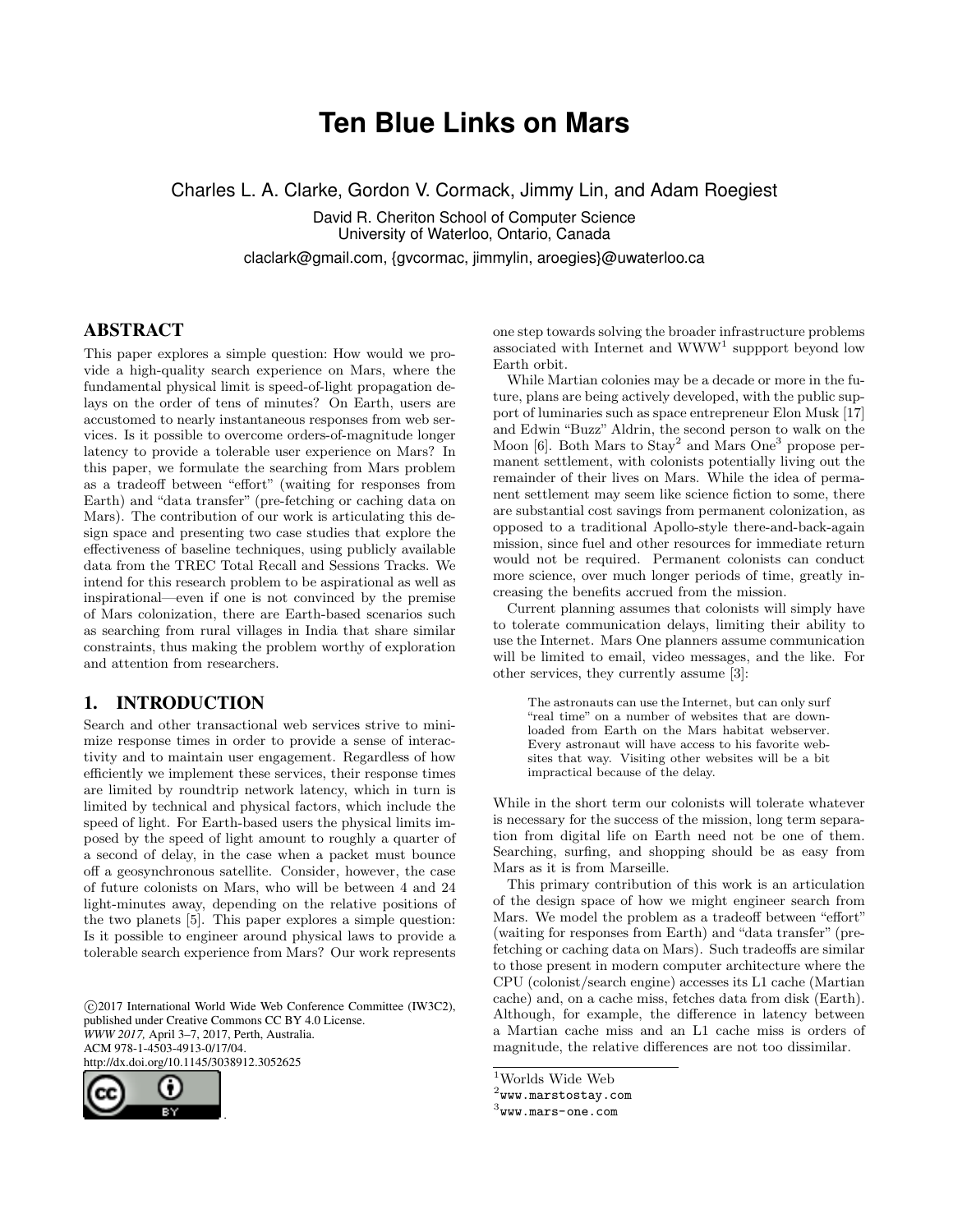We flesh out our design by considering two concrete tasks using publicly available data. In the first task, we build on a previous short paper [11] and explore high-recall retrieval (such as conducting a scientific survey) using data from the TREC Total Recall Track. In the second task, we simulate interactive search sessions on Mars using data from the TREC Sessions Track. In both cases, our work examines what researchers might call "reasonable baselines". In essence, we have applied standard techniques (caching/prefetching) to these two tasks in an attempt to set the bar for how well simple solutions scale to Martian search problems. While other potential solutions exist, this work frames the problems in a way that allows comparison between approaches in terms of colonist effort and the amount of wasted data transfered.

We conclude with a discussion of two main architectural concerns we believe should be addressed before additional inroads can be made into solving additional Martian WWW needs (e.g., watching streaming video or making purchases): 1) implementation of a general purpose infrastucture framework to facilitate solutions, and 2) methods for simulation under this framework, supporting both real-time experimentation and accelerated simulation, while accounting for delays, intermittent communication, and other phenomena.

## 2. BACKGROUND AND RELATED WORK

The problem of searching from Mars is intended to be aspirational as well as inspirational. Even if one remains unconvinced about interplanetary colonization in the short term, our work remains relevant in the same sense that zombie apocalypse preparations advocated by the Centers for Disease Control are instructive.<sup>4</sup> Like that effort, theoretical considerations about unlikely scenarios can lead to insights with more immediate impact. In fact, search from Mars can be thought of as a specific instantiation of what Teevan et al. [26] call "slow search", which aims to relax latency requirements for a potentially higher-quality search experience. Slow search explores latencies on the order of minutes to hours, similar to Martian communication delays.

Technologies developed for search on Mars have potential applications closer to home in improving search from remote areas on Earth such as Easter Island, where only satellite Internet is available, and the Canadian Arctic, where Internet access remains prohibitively slow and expensive. Our work builds on previous efforts to enhance Internet access in developing regions such as rural India, where connectivity is poor and intermittent. Thies et al. [27] explored web search over email, an interaction model that is not unlike searching from Mars. Chen et al. [10] specifically tackled the problem of search over intermittent connections, attempting to optimize the amount of interaction that a single round of downloading can enable. Intermittent connections can be modeled as high latency, which makes the problem quite similar to ours—and indeed Chen et al. used some of the query expansion and pre-fetching techniques we explore here.

In this work, we assume that a functional interplanetary Internet already exists, and that the only problem we need to overcome is latency at the application layer. This is not an unrealistic assumption as other researchers have been exploring high-latency network links in the context of what is known as delay-tolerant networking [1] and NASA has already begun experimental deployments on the International Space Station [2]. Once again, there are many similarities between building interplantery connectivity and enhancing connectivity in developing regions. Examples of the latter include DakNet [23], deploying wifi access points on buses to provide intermittent connectivity to users along their routes and the work of Seth et al. [24] to ferry data using mechanical backhaul (i.e., sneakernet)—which isn't very different from our proposal to put a cache of the web on a Mars-bound rocket (more details later).

Even if one accepts the premise of Mars colonization, there may remain skepticism about the importance of providing web search. While challenges such as sustaining life, finding appropriate shelter, and extracting energy are no doubt paramount, the psychological health of Martian colonists is important also. As the web has become an integral part of our daily lives, we believe that replicating the experience of the web on Mars is an integral element of maintaining psychological well-being. The HI-SEAS (Hawaii Space Exploration Analog and Simulation) missions and other previous efforts, which attempt to simulate long-duration habitation on Mars, are a recognition that keeping colonists sane is just as important as keeping them alive.

Having accepted the premise of searching from Mars, let us next flesh out some of the constraints in more detail. There exist technologies built around laser-based communication where it is possible to achieve good bandwidth between Earth and Mars. The Lunar Laser Communications Demonstration achieved a 622-Mbps downlink and a 20- Mbps uplink between the Earth and the Moon [7], so something like this to Mars is technologically feasible. More bandwidth can be achieved by building more satellites, so we can probably count on "reasonable" bandwidth between Earth and Mars. The other important factor is physical transit time from Earth to Mars on rockets, which we can use as a vehicle for physically delivering a cache of data (i.e., an interplanetary sneakernet). Missions to Mars have taken between 150 and 300 days over the past half century [4], and without getting into details about orbital mechanics (tradeoffs between transit time, fuel efficiency, and the prevalence of suitable launch windows), it suffices to say physical transport between the two planets will be on the order of months with current rocket technology. Physical transport time defines a "cache invalidation" problem—as whatever data we put on a rocket runs the risk of becoming stale before it arrives on Mars.

This work builds two previous papers that have tackled the search from Mars problem. The first is a unrefereed magazine column that to our knowledge is the first articulation of the search from Mars problem [22]. That article articulates the vision, but lacks technical depth. The second is a short paper [11] that empirically examines the high-recall problem, which provide the basis of a more detailed study we describe in Section 4.

#### 3. SPACETIME TRADEOFFS

Achievable response times for searching on Mars requires a tradeoff between latency and bandwidth. If the available bandwidth between Earth and Mars is very large, with few restrictions on usage, searching on Mars need be little different than searching on Earth. Mars would maintain a snapshot of the Earth-based portion of the web on local servers (initially delivered by sneakernet), continuously updating it

 $^4$ www.cdc.gov/phpr/zombies.htm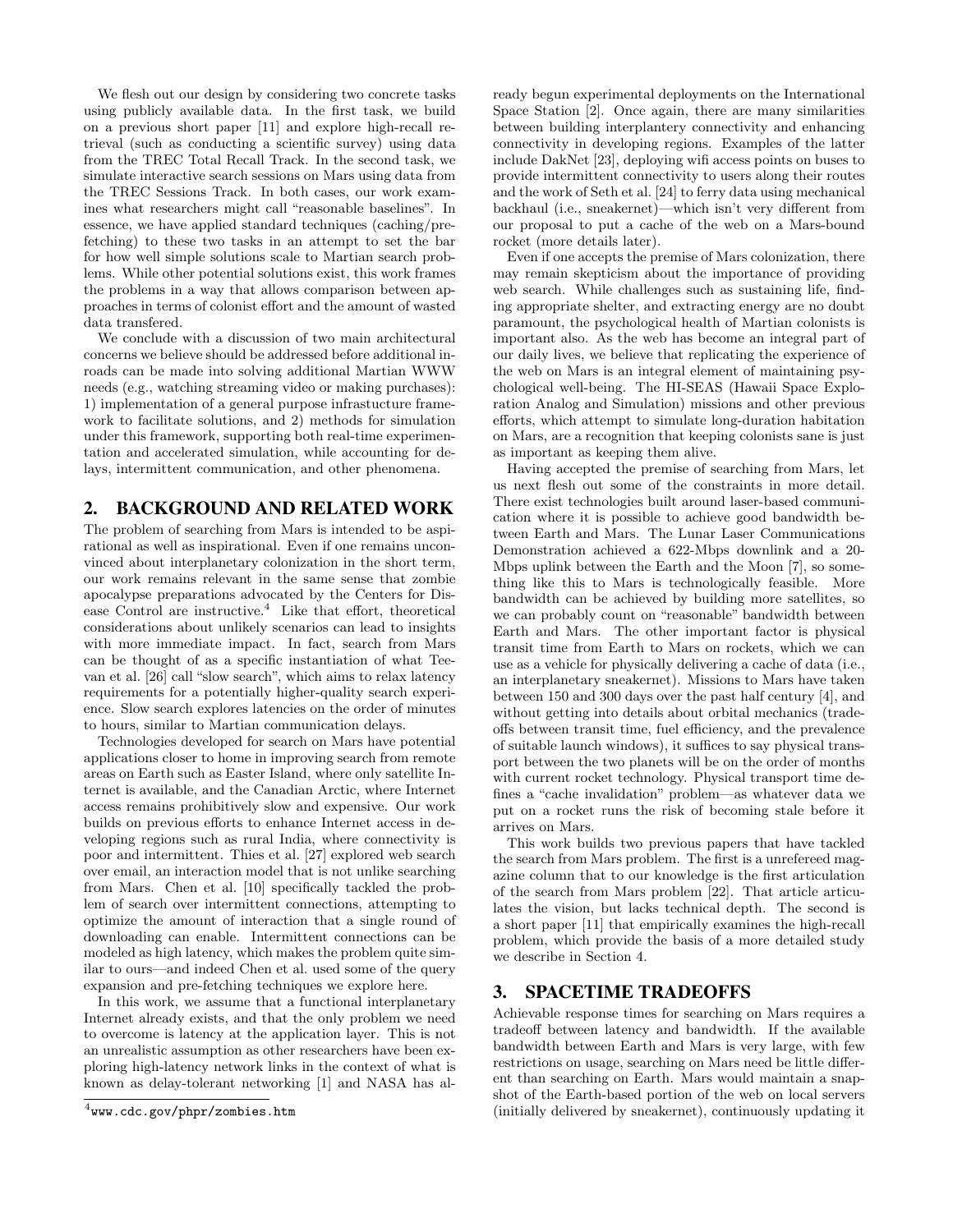with the help of Earth-based crawlers. Although this cache would still (unavoidably) be 4 to 24 minutes behind Earth, a searcher on Mars would experience no lag. Of course, if a search on Mars leads the searcher to an Earth-based transactional site, or to other dynamic content, that site will still be subject to response time delays unless it too provides accommodations for extraterrestrial users. We leave this issue for future work.

Unfortunately, maintaining a snapshot of the Earth-based web means that much of the transferred data will go unseen and unused, at least until the colony gains a sizeable population. Furthermore, although details regarding communications technology are far from finalized, we imagine that bandwidth will be limited and must be used parsimoniously. While some bandwidth might be usable for speculative pre-fetching and caching, potentially wasteful usage must be justifiable by potential benefits to the colonists.

At the other extreme in this design space, if available bandwidth between Earth and Mars is very limited, with usage restricted to the most critical purposes, we can do little to improve searching on Mars. Any kind of speculative pre-fetching or caching would waste critical resources. Under these circumstances, our colonists must tolerate the lag, along with the other restrictions of pioneer life.

Since bandwidth limitations are unknown at present, we quantify tradeoffs in terms of two measurable values, both independent of bandwidth:

- 1. It takes a Martian longer to perform an online task, relative to the time required on Earth. She requires this additional time either because she has to wait longer for an interaction to happen, or because she does extra work to complete her task. For example, while waiting for a search result the Martian might work on some unrelated task, or she might continue to peruse the results of a previous search while she waits for the new results to arrive.
- 2. We can send more data to Mars, relative to the amount of data we would send to a user's interaction device on Earth. For example, we might send extra search results, web pages, etc. that the user might never actually view. Two possible techniques are to pre-fetch results and to cache a portion of the web on Mars.

We can express the first value as an "effort ratio",  $E$ , where user effort might be measured in task completion time, or via some proxy, such as the number of web pages viewed:

$$
E =
$$
   
 user effort required to complete task on Mars  
 user effort required to complete task on Earth

We express the second value as a "data ratio",  $D$ , where data volume might be measured in bytes, or via some proxy, such as number of web pages transferred:

$$
D = \frac{\text{data transferred to complete task on Mars}}{\text{data transferred to complete task on Earth}}
$$

For interactive web search, there is a tradeoff between D and E. If we perform no pre-fetching or caching on Mars, using the search engine exactly as on Earth, we have  $D = 1$  but  $E$  is maximized. If we continuously send a full web crawl to Mars, we get  $E = 1$ , but D is maximized. On Earth,  $E = 1$ and  $D = 1$  by definition.



Figure 1: Illustration of various AutoTAR on Mars scenarios. Circles indicate relevance judgments.

On Mars, we trade off one against the other. While  $E$  is determined largely by the distance between the two planets and the number of roundtrip delays required to complete a task, D may be arbitrarily large, even when little interaction is required. For example, even pre-fetching pages linked from a SERP (see Section 5.2) increases the number of pages transferred by roughly a factor of ten, even if the user only clicks on a few (or no) results.

# 4. CASE STUDY 1: TOTAL RECALL

As an example of the tradeoffs discussed above, we extend our previous study, which considered high-recall retrieval, e.g., conducting scientific surveys, in a permanent Martian colony [11]. In this context, the Martian searcher aims to find as much relevant material as possible while minimizing the amount of non-relevant material consumed.

Our previous study examined this task using Cormack and Grossman's AutoTAR protocol [13, 15], which uses continuous active learning [12, 14] to iteratively train a classifier based upon searcher feedback collected in batches (for computational efficiency). We omit implementation details of the underlying algorithm for brevity.

In the previous study, we proposed four formulations of the AutoTAR protocol. As we rerun the experiments using more realistic measurements of time, we provide a brief description of these formulations (See Figure 1):

- EarthTAR: The baseline result of running AutoTAR on Earth—the upper bound of performance.
- EarthTAR+Latency: Results of running AutoTAR from Mars without any attempts to hide latency, i.e., the searcher waits between batches of new documents to assess.
- MarsTAR+Cache: Two versions of AutoTAR are running, one on Earth and one on Mars. The Martian Auto-TAR begins by running on a cache that has been shipped to Mars (ahead of time). This cache is incrementally expanded as Earth identifies new potentially-relevant documents and ships them to Mars. Earth runs its own version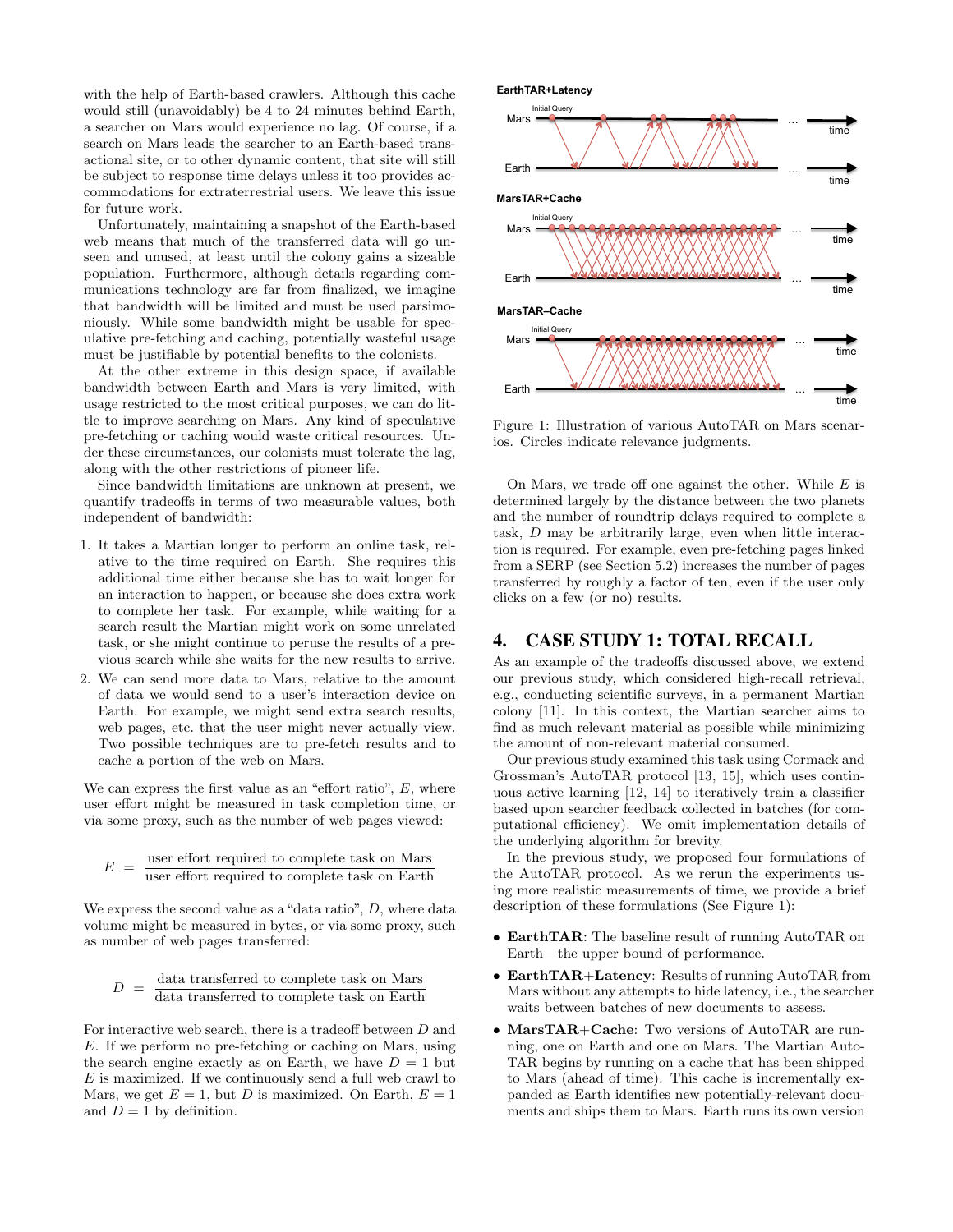

Figure 2: A comparison of the four formulations of AutoTAR with 8-minute (left) and 48-minute (right) roundtrip delays.

of AutoTAR on the entire collection, as trained by Martian assessments received after a delay.

• MarsTAR−Cache: As above, except there is no preexisting Martian cache. Thus, after the initial query, the Martian must wait for a roundtrip latency before she can begin assessing documents received from Earth.

The last three formulations were compared to the EarthTAR upper bound to examine the impact of various roundtrip latencies. As before, we used the Reuters Collection Volume 1 (RCV1) [21], which comes with a fully labeled training and test set split over 103 topics. The training portion of the collection (the chronologically first ∼24,000 documents) was used as the Martian cache where applicable. Our previous study made the simplifying assumption that the time to judge a document was one light-minute, i.e., in four lightminutes of latency between Earth and Mars, the searcher can judge four documents. This assumption makes for easy simulations but is not necessarily realistic. In this paper, we adapt a simple model of reading speed for document review [25] to calculate the time needed for our Martian searcher to judge a document. More precisely, this model predicts that judging a document containing l words takes  $0.018l + 7.8$  seconds.

The previous assumption that reading time is equivalent to transmission time meant that arbitrary latencies between Earth and Mars, ranging from 5 units of time to 500 units of time, could be used. In our revised experiments, we use roundtrip latencies of 8 and 48 minutes—these function as minimum and maximum possible delays based on Earth/Mars orbits.

Figure 2 plots the recall achieved as a function of the amount of time spent searching, including any perceived latency for the two levels of roundtrip latency. These results agree with those reported previously but provide a more accurate picture of the Martian user experience. It is apparent that for this task, which is tolerant of interaction delays, a small Martian cache is sufficient to achieve comparable performance with Earth. Even with no cache, Mars is quickly able to catch up to Earth-like effectiveness. Furthermore, we note that in the context of high-recall retrieval there is no wasted transmission. That is, to be sure all relevant material has been identified, a searcher must exhaustively examine the entire corpus, regardless of the underlying retrieval protocol, rather than traditional web search where a searcher may examine only one or two documents returned in a SERP. It is worth noting that at any given point in time, the MarsTAR solution may have resulted in additional nonrelevant documents being received by Mars when compared to EarthTAR (i.e.,  $D > 1$ ). The plots show, however, that such a discrepancy appears to be relatively small.

## 5. CASE STUDY 2: SEARCH SESSIONS

In our second case study we use an existing query log to examine the impact of searching from Mars and to explore pre-fetching and caching techniques for remediating Earth-Mars latencies. For each search session in our log, we plot the number of pages transferred to the user's interaction device against the total time of the session. For searching on Earth, these numbers come directly from the log, since the sessions actually did take place on Earth. For searching on Mars, we add an appropriate delay for each interaction with the search engine. We examine the two extreme cases, an 8-minute delay when the planets are at their closest, and a 48-minute delay when the planets are farthest apart. For this simple simulation, we assume the user waits (or works on some other task) during each interaction cycle.

Academic research into web search is hampered by the paucity of query log data, particularly data for complete search sessions. To address this need, the TREC Session Track created test collections and evaluation measures to study search across multi-query sessions [19, 20, 18, 8, 9], as opposed to single-shot queries. As part of this effort, the track organizers gave specific search tasks to recruited users, recording queries, clicks, dwell times, and other information as the users conducted these search tasks. The track ran for five years (TREC 2010-2014). We used TREC 2014 data for our experiments [9].

For TREC 2014, track organizers recruited users through Amazon Mechanical Turk, recording 1,257 unique sessions, comprising 4,680 queries and 1,685 clicks. Users conducted searches with the Indri search engine over the ClueWeb12 collection, a crawl of 733 million pages from the general web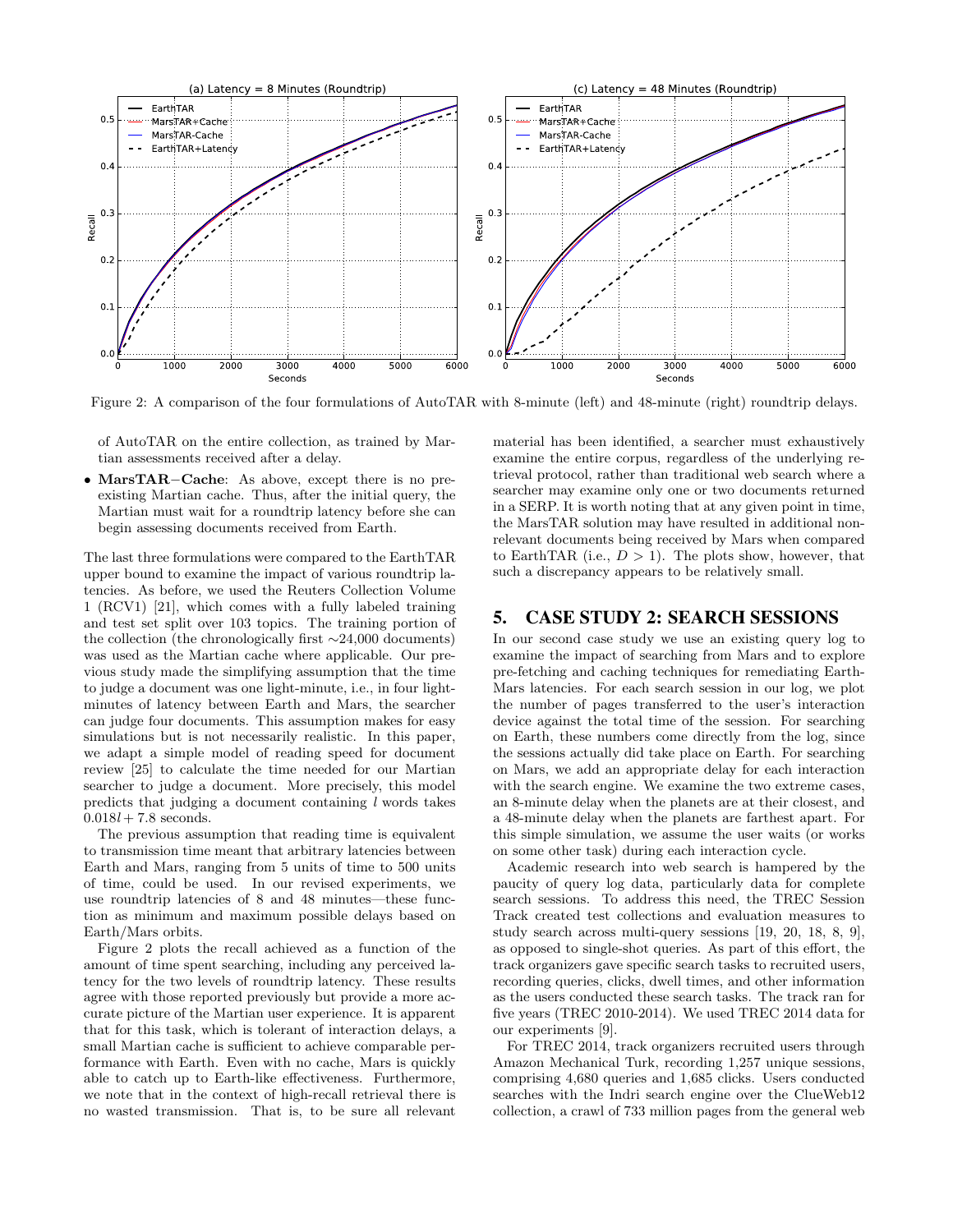

Figure 3: Search sessions on Earth: Each point indicates the pages transferred and total time for a single session.

gathered in early  $2012<sup>5</sup>$  While the size of this collection is modest by commercial standards, and the size of the log is dwarfed by a few milliseconds of commercial search, it has proven to be a valuable resource for understanding user behavior across sessions [28].

#### 5.1 Baselines

Earth-based interactions are taken directly from the Session Track log. Figure 3 plots all sessions, with each point representing a single session. Session duration is plotted on the  $x$ axis and the number of pages transferred is plotted on the y axis. For the purposes of counting pages transferred, a SERP counts as a single page, as does a click.

Points falling along the  $x$  axis represent searches where the user issued only a single query and did not click on any results. Most sessions take under ten minutes, with a few taking nearly a half hour. In the log, session duration is assumed to start when the user begins to consider the search problem, and not when the first query is issued. We retain this approach in our experiments.

As the simplest simulation of searching from Mars, we can replay the session log, assuming the user waits (or does other work) after each query and click while the request is sent to Earth and the response is returned to Mars. Figure 4 plots sessions under minimum and maximum delay times. In these plots, delays clearly dominate interaction times, especially with a worst-case 48 minute delay. These simulations do include some very basic caching. If a query is issued multiple times or if a page is clicked multiple times, we assume the result is fetched only once.

Table 1 shows average transfers and average session duration for various scenarios, along with effort ratios  $(E)$  and data ratios  $(D)$  as defined in Section 3. Average effort ratio (E) essentially grows linearly with roundtrip time, i.e., the lag seen by the user. Data ratio  $(D)$  actually drops slightly, since we do not assume caching in an Earth-based browser. If we had, we would have  $D = 1$  in all cases.

## 5.2 Pre-fetching

How might we begin to hide latencies associated with searching from Mars? After the initial query in a session, we might

|            |                 | Average   | Average     | Effort | Data  |
|------------|-----------------|-----------|-------------|--------|-------|
|            | $_{\text{Lag}}$ | time      | pages       | ratio  | ratio |
| Location   | $\text{min}$    | $(\sec)$  | transferred | E      | D     |
| Earth      | $^{(1)}$        | 172.323   | 3.940       | 1.000  | 1.000 |
| Mars       | 8               | 2046.118  | 3.904       | 15.334 | 0.995 |
| $\rm Mars$ | 48              | 11415.092 | 3.904       | 87.005 | 0.995 |

Table 1: Average performance for Earth-based and Marsbased sessions under various delay scenarios, with no prefetching or caching.

|             | Lag  | Average<br>time | Average<br>pages | Effort<br>ratio | Data<br>ratio |
|-------------|------|-----------------|------------------|-----------------|---------------|
| Location    | min) | (sec)           | transferred      | E               | D             |
| $\rm Earth$ |      | 172.323         | 3.940            | 1.000           | 1.000         |
| Mars        | 8    | 1436.667        | 23.593           | 11.263          | 7.477         |
| Mars        | 48   | 7758.385        | 23.593           | 62.578          | 7.477         |

Table 2: Average performance for Earth-based and Marsbased sessions under various delay scenarios, with SERP pre-fetching.

attempt to predict the user's needs and pre-fetch pages required for the remainder of the session, potentially reducing  $E$  at the cost of increasing  $D$ . We try three simple approaches: pre-fetching pages linked directly from SERPs (up to ten), pre-fetching additional related pages (perhaps several thousand) along with the pages linked from SERPs, and expanding with query suggestions and returning associated SERP pages.

SERP Pre-fetching. As our first attempt at reducing E, we pre-fetch result pages linked from SERPs, under the assumption that the user will click on at least some of them. Indeed, pre-fetching of result pages is so obviously sensible that we cannot imagine supporting search on Mars without at least this optimization, unless bandwidth limitations are extremely severe. Here we pre-fetch only the pages directly linked from SERPs in the log, but we might imagine going further, perhaps by loading more of the linked site or by pre-fetching deeper in the results list.

Figure 5 plots individual sessions using SERP pre-fetching, and Table 2 shows average effort and data ratios. While most SERPS in our query log link to ten pages, D is less than  $10$  due to caching effects.  $E$  increases linearly with lag, but values are at 25% or more below those in Table 1. That is, we save around 25% effort at the cost of transferring around seven times more data than necessary.

Topical Pre-fetching. A simple way to extend SERP prefetching would be to go deeper in the ranked list, perhaps uploading a large set of topically-related pages in response to each query, along with the pages linked directly from the SERP. Even when a Martian user issues a further query, requiring another roundtrip delay, these pages would allow the user to further explore her topic while awaiting additional results from Earth. If large numbers of related pages are uploaded, query reformulations can also be issued against these local pages, perhaps allowing Martian users to satisfy their information needs without waiting.

To explore the potential for topical pre-fetching, we indexed the (complete) ClueWeb12 collection using the Lucene search engine. As queries appear in the log, we execute them against this index with BM25 ranking, and then assume that the top  $k$  documents are sent to Mars, along with documents linked from the SERP. Since we are using different

<sup>5</sup> lemurproject.org/clueweb12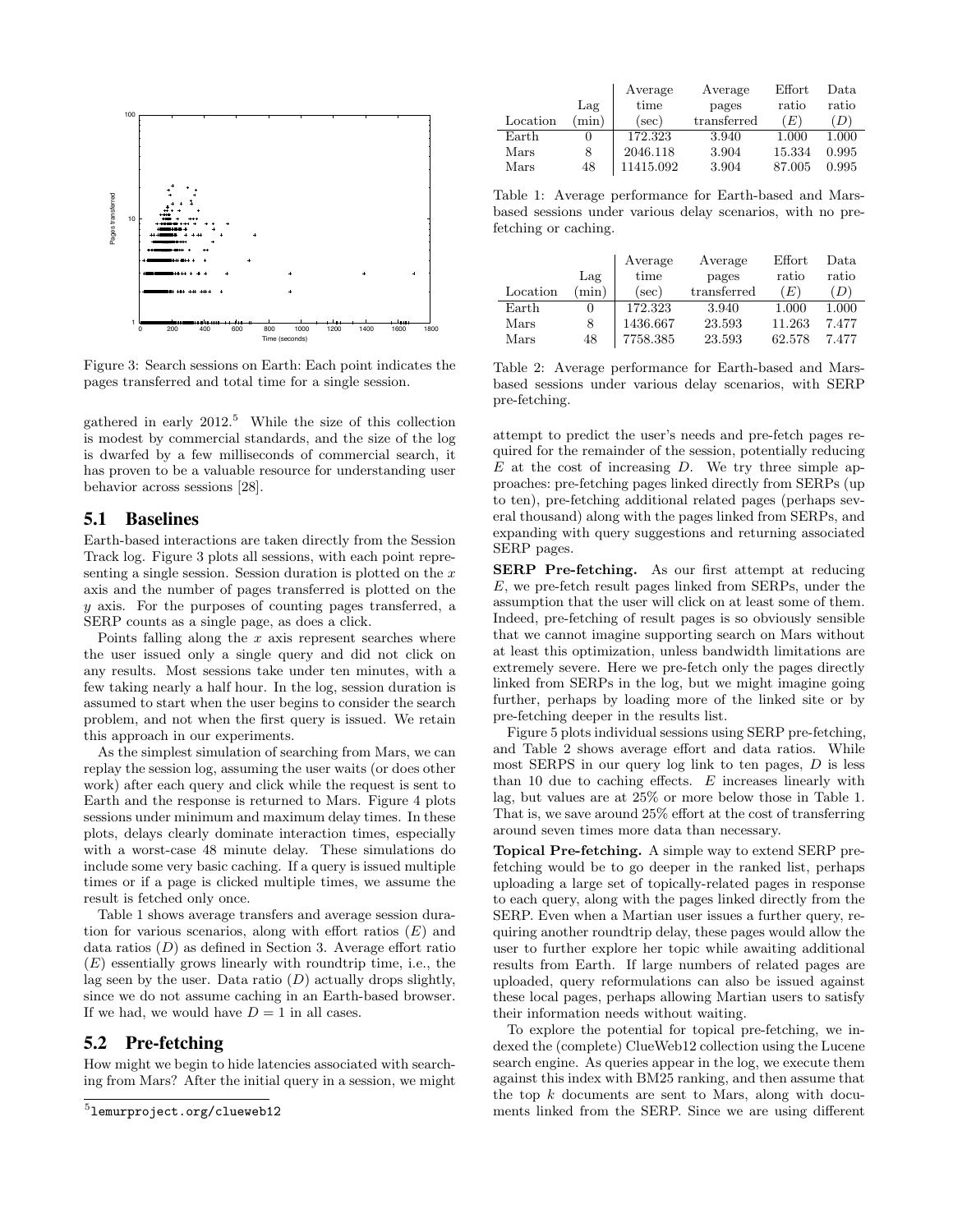

Figure 4: Search sessions on Mars with 8-minute (left) and 48-minute (right) roundtrip delay: Each point represents a single session with no pre-fetching or caching.



Figure 5: Search sessions on Mars with 8-minute (left) and 48-minute (right) roundtrip delay: Each point represents a single session with SERP pre-fetching.

search tools from those used by the TREC Session Track, not all pages from the SERPs appear in our top k. In reality, of course, the SERP documents would be the top-ranked subset of our top  $k$ , so that exactly  $k$  documents would be transferred to Mars.

We analyzed hits on these uploaded documents, where we counted as a hit any topically pre-fetched document that later appears in a SERP from the same session. Having these pages already on Mars potentially allows the Martian user to access them without having to wait for the SERP in which they first appear. With  $k = 1000$  we achieve a hit ratio of over 21%; with  $k = 2000$  we achieve a hit ratio of over 27%. These hit ratios should translate into substantial reductions in  $E$ , although a reasonable estimate requires many assumptions about user behavior, which we avoid in this paper. Unfortunately, this potential improvement to  $E$  comes at a big cost to  $D$ , as compared to SERP pre-fetching alone, since  $D$  is approximately equal to  $k$ . That is, we marginally improve effort at a great cost in transferring data that is never used.

Query Suggestions. Most commercial search engines suggest query reformulations and extensions to help guide their users through search sessions. We might take advantage of these suggestions by executing them on behalf of the Martian user, uploading the results and their linked pages, along with the main SERP and its linked pages. If a reformulation by a Martian user matches a query suggestion, we completely avoid a query-response cycle to Earth. Even if the Martian makes an unanticipated reformulation, the additional uploaded information might allow her to continue working while waiting for a response from Earth.

To explore the potential of this idea, we submitted queries from our log to the Bing Autosuggest API,<sup>6</sup> and compared suggestions to queries appearing later in the same session. For 57 queries, a suggested query appeared verbatim later in the same session. While this is less than 2% of all possible queries, it is clear that the idea has some potential, perhaps by going deeper in the suggestions list or by extracting related terms from suggested queries. While some suggestions are spelling corrections or simple morphological variants, others are more complex, e.g., "uglai recipe" for "kenya cooking".

Combining our various query pre-fetching ideas may provide a reasonable overall solution. When a query is received from Mars, we might imagine expanding it with terms from query suggestions, and through other expansion methods, generate a large set of related documents. These could be

 $^6$ www.microsoft.com/cognitive-services/en-us/ bing-autosuggest-api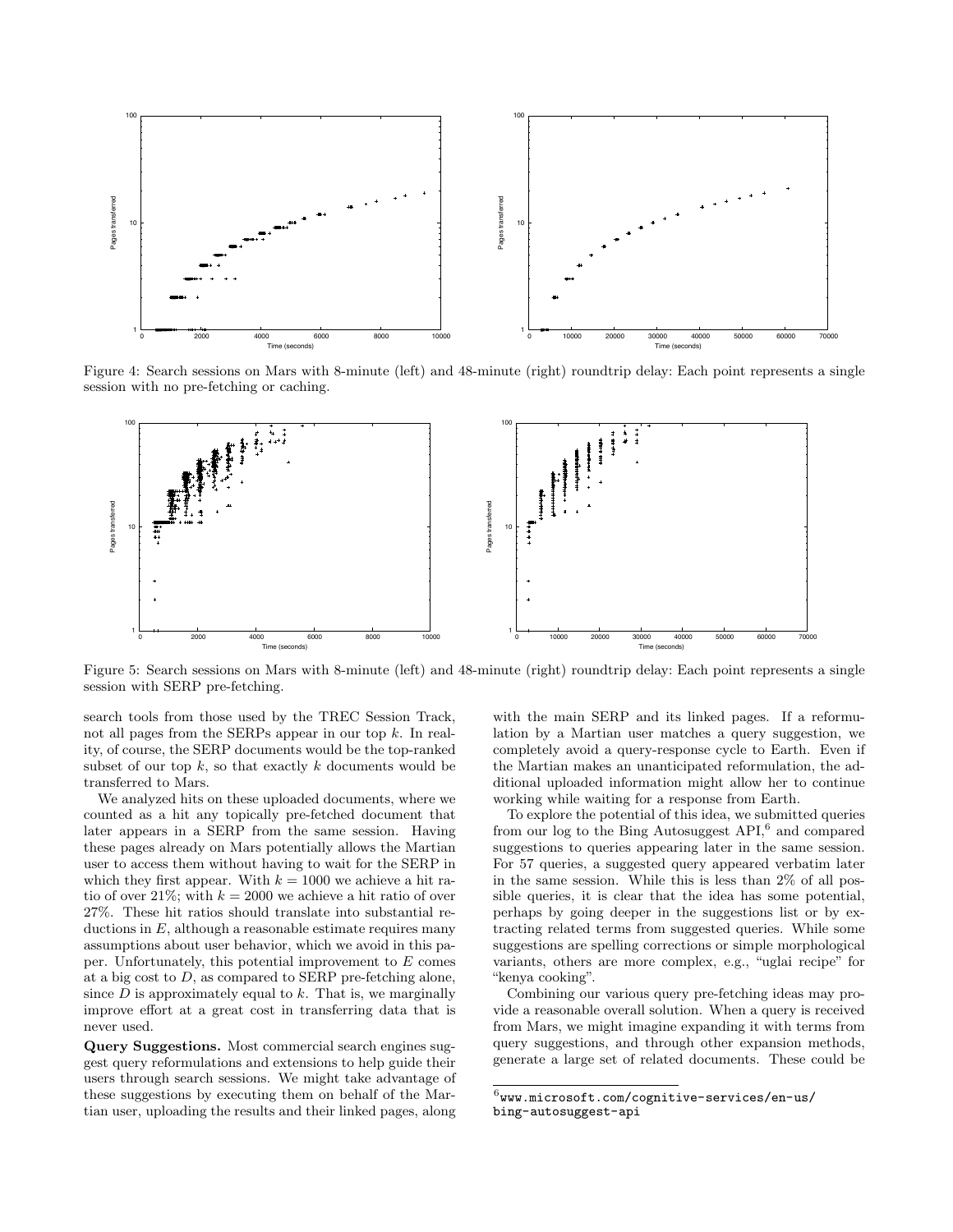

Figure 6: Cache hit ratios for clicked pages and for all SERP result pages.

returned to Mars for re-ranking and exploration by the Martian user. We might even stream documents continuously, similar to Section 4, adjusting the stream on the basis of queries and other feedback from Mars. We leave the investigation of such ideas for future work.

#### 5.3 Caching

As an alternative or in addition to pre-fetching, we could minimize user effort by (partially) caching a snapshot of the web on Mars (we discuss the possible logistics below). If we maintain a partial snapshot on Mars, perhaps we could serve most of the user traffic from that cache, or at the very least give the user some preliminary results to work with while we are fetching the full results. But of course, much of the web consists of lower quality pages that would rarely appear in a SERP, and would even more rarely receive a click. The question, of course, is which parts of the web do we send over to Mars? Caching will greatly increase D, but if the pages are chosen based on some type of static rank, or "page quality", we may be able to reduce  $E$ .

As in the previous section, the experiments reported here used the ClueWeb12 crawl and TREC session log. For static ranking, we used the method of Cormack et al. [16], which has performed well on ClueWeb collections (the method is the source of the Waterloo spam scores that are widely used by academic researchers) and has fast code available. Static ranking is based on content only. We trained over the ClueWeb09 collection—an earlier crawl gathered by the same group at CMU in 2009—using as training labels TREC relevance assessments created as part of various experiments using that collection. More specifically, we trained on: 1) all documents judged relevant for any purpose (e.g., for any query) regardless of grade, which were taken as positive examples; 2) all documents assessed as spam, which were taken as negative examples; and 3) a random sample  $(N = 3000)$ of documents judged as non-relevant, which were also taken as negative examples. The static ranker was then applied to all pages in ClueWeb12. Note that the training data is completely disjoint from this collection, and so there is no "information leakage" from the session data.

Based on this static ranking, we might cache a fraction of available pages on Mars. Figure 6 shows hit ratios for cached pages appearing in the log, considering either all pages linked

|          |      | Average  | Average     | Effort | Data  |
|----------|------|----------|-------------|--------|-------|
|          | Lag  | time     | pages       | ratio  | ratio |
| Location | min) | (sec)    | transferred | (E)    | 'D`   |
| Earth    |      | 172.323  | 3.940       | 1.000  | 1.000 |
| Mars     | 8    | 445.918  | 16.351      | 2.812  | 5.148 |
| Mars     | 48   | 1936.334 | 16.351      | 12.561 | 5.148 |

Table 3: Average performance for Earth-based and Marsbased sessions under various delay scenarios, with SERP pre-fetching and 20% caching. Average pages transferred and data ratios exclude the 157 million cached pages.

from SERPs or just pages that were actually clicked. Hit ratios are shown for various caching ratios between 1% and 20% of the full collection. The hit ratio for clicked pages is substantially higher than that for SERP pages generally, helping to confirm the success of our static ranking. By maintaining a 20% snapshot on Mars, we can achieve a hit ratio for clicked pages of nearly 50%.

To simulate the impact of caching pages on Mars, we require some assumptions about user behavior in addition to the actual behavior captured in the log. Each session starts as usual, with the user issuing the query appearing in the log. The query is sent to Earth, which follows the SERP prefetching approach in Section 5.2, returning the SERP itself and all pages linked from the SERP that are not already on Mars. Meanwhile, the query is also sent to the local cache, which we assume returns a SERP covering the pages in the cache. The user interacts with this local SERP until the log shows she would have clicked on a result not present in the local cache. At that point our simulated user waits for the full Earth-generated SERP before proceeding.

If the user issues further queries, we follow the same process, sending the query to Earth and allowing the user to interact locally without delay. Delay occurs only when the log shows a click on a result not present in the local cache. While the Mars-based user would not actually be able to click on non-local results, since they would not appear on the locally-generated SERP, we take the click as a signal of dissatisfaction with the local results. Since we have no way of knowing how the real user would have proceeded, waiting for the Earth-based results provides a worst-case assumption that places an upper bound on E.

Figure 7 plots the results of this simulation with 20% caching. Here the  $y$  axis shows only pages transferred beyond those already cached. Compared to Figures 4 and 5, overall session times are substantially reduced, although they are still well above the Earth-based times in Figure 3. Average performance appears in Table 3; average pages transferred and data ratios exclude the 157 million cached pages.

How might we actually cache a snapshot of the web on Mars? While in our simulations, 20% of the collection represents a "mere" 157 million pages, 20% of the entire web remains a substantial, even daunting amount of data. The most practical approach is to physically transport the cached data on cargo rockets (i.e., a sneakernet). The problem, of course, is the transit time: many of the pages will already have changed by the time the cache arrives at Mars. Physical transport of data needs to be accompanied by updates sent from Earth—which of course consumes valuable bandwidth. Without updates, searchers on Mars would be interacting with a copy of the web that is several months old.

The combination of sneakernet and incremental updates frames an optimization problem that commercial web search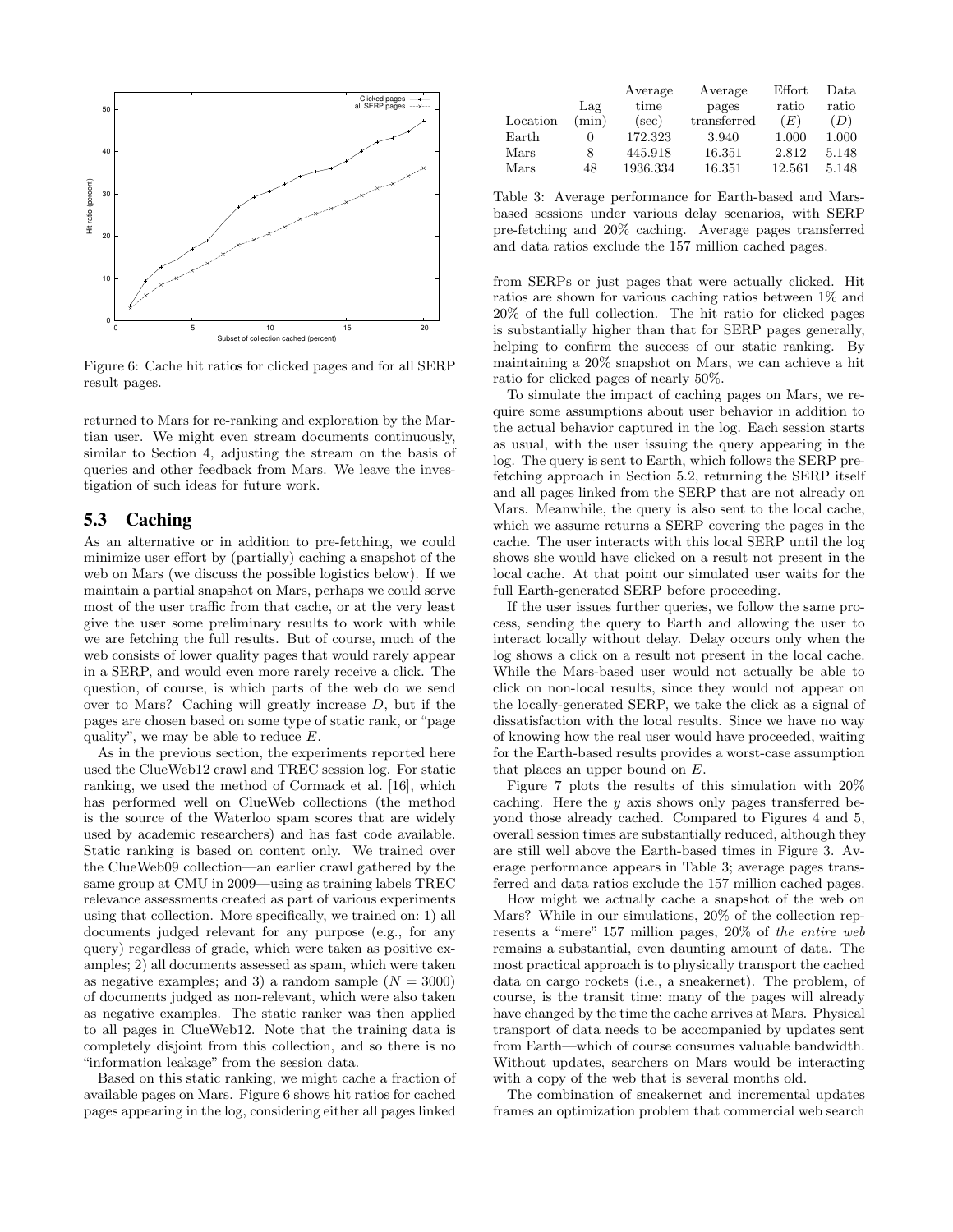

Figure 7: Search sessions on Mars with 8-minute (left) and 48-minute (right) roundtrip delay: Each point represents a single session with SERP pre-fetching and  $20\%$  caching. The range of the x axis is the same as in Figures 4 and 5. Pages transferred exclude pages in the cache.

engines are equipped to solve. Today, they must decide what and how frequently to recrawl existing content, and as a result have detailed historic data indicating which pages are "stable" and which pages change rapidly. With this information, it is possible to trade off physical data transport with bandwidth-consuming updates. Although we do not have access to this information, it is a matter of engineering to figure out the best solution. This is a solvable problem.

#### 6. INTERPLANETARY INTERNET

Our two case studies assume the existence of an interplanetary Internet (or at least a Mars-Earth Internet) while ignoring many technical implementation details (e.g., the specifics of delay-tolerant networking). In addressing possible solutions to searching from Mars, the case studies have made differing assumptions regarding caching and interactions. To better harmonize these results, a full exploration of interplanetary WWW infrastructure might proceed in parallel from the bottom up, with the definition of standardized application frameworks and caching policies, and with full consideration given to interactions between potential colonies. For example, a Jovian colony on Europa might preferentially request data from Mars, rather than Earth, when the alignment of the planets place Mars at closer proximity. A reasonable goal of such frameworks would be relative agnosticism from the underlying data transport protocol. The design of this infrastructure represents the primary starting point for our future work.

As long as interplanetary colonization remains in a state of nascency, infrastructural development will require a simulation testbed. To facilitate the development of realisticallydeployable solutions, this testbed must account for planetary orbits, rotations, occlusion due to the sun, relay satellites, power disruptions, and all such factors. The testbed must support both real-time simulation, providing a UX designer with the direct experience of using the web from Mars, as well as providing accelerated simulation of various scenarios, such as the impact of a solar coronal mass ejection. Creation of the simulation infrastructure represents a substantial undertaking distinct from the creation of the interplanetary WWW infrastructure itself.

## 7. CONCLUSIONS

In this paper, we provide a framework for evaluating search from Mars as a tradeoff between "effort" (waiting for responses from Earth) and "data transfer" (pre-fetching or caching data on Mars). The contribution of our work is articulating this design space and presenting two case studies that explore the effectiveness of baseline techniques. Our simulations suggest that we can trade off effort against data transfer, to varying degrees. While this paper explores only simple techniques, they set the groundwork for future studies (e.g., caching head queries on Mars).

As we noted earlier, the problem of searching from Mars has analogs closer to home. Instead of a cache we ship to Mars on a cargo rocket, we might FedEx hard drives of web data<sup>7</sup> to rural villages in the developing world, where the village elders can plug these caches into the central wifi access point. This shared access point can intercept web searches with the local cache; usage log data can determine the pages that arrive on next month's hard drive shipment. This scenario parallels exactly search from Mars, and thus searching from Mars is more than idle blue-sky speculation. Furthermore, the breakthroughs that are needed—for example, better session models and models of long-term user needs—stand to benefit web search in general.

Moving forward, we are exploring the problem supporting access to a broader range of web services (e.g., transactional sites, dynamic content), as well as social media (e.g., push notifications) on Mars. In the medium term, we hope to build the simulation framework discussed in Section 6. Our goal is to create a fully-tested and ready-to-go solution for use by future colonists.

Exploration is perhaps one of the most innate human drives. While we typically associate space exploration with rocket scientists, structural engineers, and geologists, permanent colonies also require services that allow their members to maintain contacts with friends, family, and society. Developing appropriate infrastructure requires careful consideration and experimentation, with this paper representing one small step in that direction.

<sup>&</sup>lt;sup>7</sup>In fact, this is how the ClueWeb collections are actually distributed.